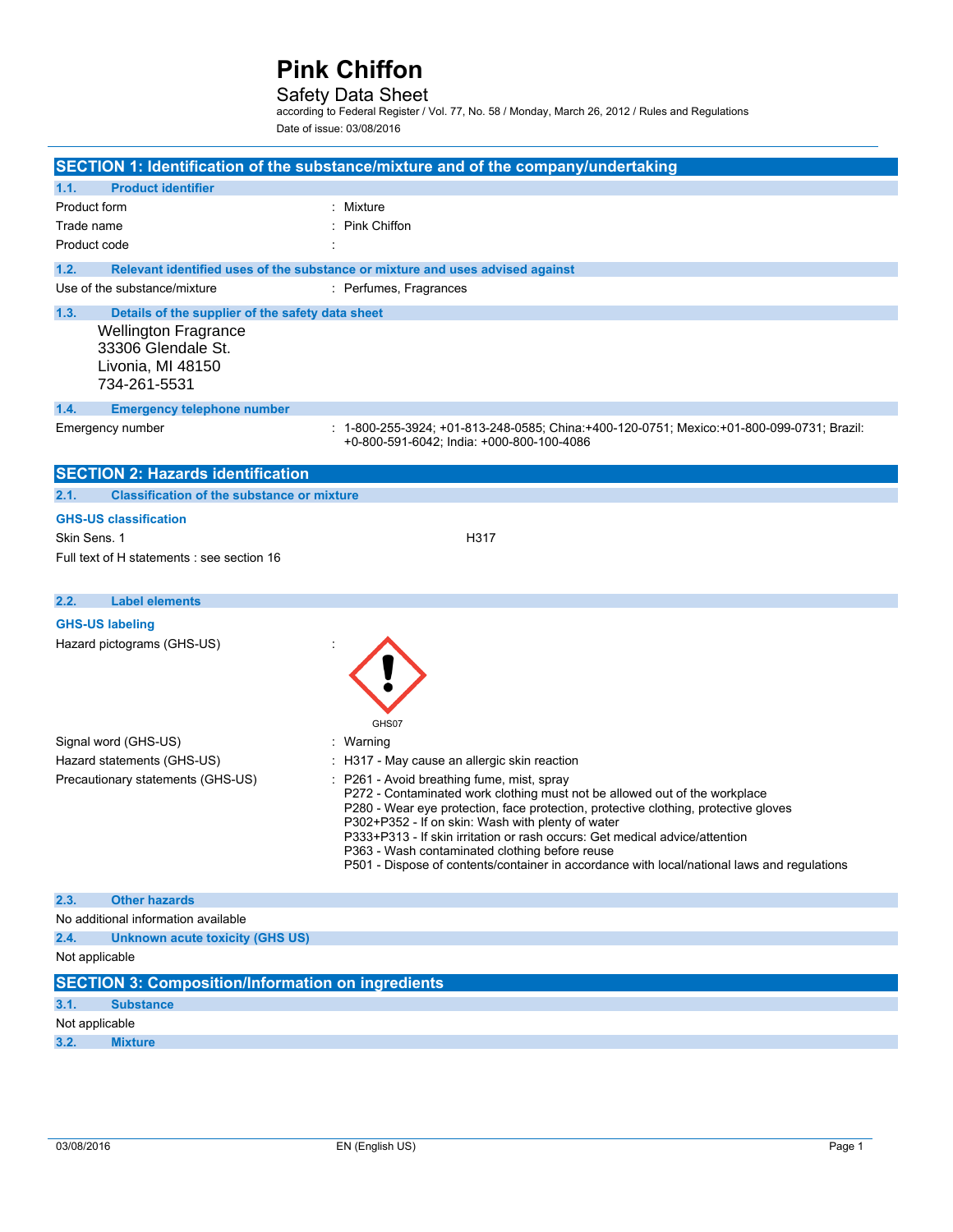## Safety Data Sheet

according to Federal Register / Vol. 77, No. 58 / Monday, March 26, 2012 / Rules and Regulations

| <b>Name</b>             | <b>Product identifier</b> | $\frac{9}{6}$   | <b>GHS-US classification</b>                   |
|-------------------------|---------------------------|-----------------|------------------------------------------------|
| Benzyl benzoate         | (CAS No) 120-51-4         | 1.426 - 6.026   | Acute Tox. 4 (Oral), H302                      |
| Vanillin                | (CAS No) 121-33-5         | $1.24 - 5.24$   | Acute Tox. 4 (Oral), H302                      |
| Lyral                   | (CAS No) 31906-04-4       | $0.62 - 2.62$   | Skin Sens, 1B, H317<br>Aquatic Chronic 3, H412 |
| Veltol plus crystals    | (CAS No) 4940-11-8        | $0.465 - 1.965$ | Acute Tox. 4 (Oral), H302                      |
| Hexyl cinnamic aldehyde | (CAS No) 101-86-0         | $0.341 - 1.441$ | Skin Sens. 1B, H317<br>Aquatic Chronic 2, H411 |

Allergen report available upon request.

Full text of H-phrases: see section 16

| <b>SECTION 4: First aid measures</b>                                                                    |                                                                                                                                                                                                                                                                                                                                                                                                                    |  |  |
|---------------------------------------------------------------------------------------------------------|--------------------------------------------------------------------------------------------------------------------------------------------------------------------------------------------------------------------------------------------------------------------------------------------------------------------------------------------------------------------------------------------------------------------|--|--|
| 4.1.<br><b>Description of first aid measures</b>                                                        |                                                                                                                                                                                                                                                                                                                                                                                                                    |  |  |
| First-aid measures general                                                                              | : Never give anything by mouth to an unconscious person. If you feel unwell, seek medical<br>advice (show the label where possible).                                                                                                                                                                                                                                                                               |  |  |
| First-aid measures after inhalation                                                                     | Allow victim to breathe fresh air. Allow the victim to rest.                                                                                                                                                                                                                                                                                                                                                       |  |  |
| First-aid measures after skin contact                                                                   | Wash with plenty of soap and water. If skin irritation or rash occurs: Get immediate medical<br>advice/attention. Get medical advice/attention. Specific treatment (see on this label). Wash<br>contaminated clothing before reuse. Remove affected clothing and wash all exposed skin area<br>with mild soap and water, followed by warm water rinse. If skin irritation occurs: Get medical<br>advice/attention. |  |  |
| First-aid measures after eye contact                                                                    | Rinse immediately with plenty of water. Obtain medical attention if pain, blinking or redness<br>persist.                                                                                                                                                                                                                                                                                                          |  |  |
| First-aid measures after ingestion                                                                      | : Rinse mouth. Do NOT induce vomiting. Obtain emergency medical attention.                                                                                                                                                                                                                                                                                                                                         |  |  |
| 4.2.<br>Most important symptoms and effects, both acute and delayed                                     |                                                                                                                                                                                                                                                                                                                                                                                                                    |  |  |
| Symptoms/injuries                                                                                       | : Not expected to present a significant hazard under anticipated conditions of normal use.                                                                                                                                                                                                                                                                                                                         |  |  |
| Symptoms/injuries after inhalation                                                                      | : May cause an allergic skin reaction.                                                                                                                                                                                                                                                                                                                                                                             |  |  |
| 4.3.                                                                                                    | Indication of any immediate medical attention and special treatment needed                                                                                                                                                                                                                                                                                                                                         |  |  |
| No additional information available                                                                     |                                                                                                                                                                                                                                                                                                                                                                                                                    |  |  |
| <b>SECTION 5: Firefighting measures</b>                                                                 |                                                                                                                                                                                                                                                                                                                                                                                                                    |  |  |
| 5.1.<br><b>Extinguishing media</b>                                                                      |                                                                                                                                                                                                                                                                                                                                                                                                                    |  |  |
| Suitable extinguishing media                                                                            | : Foam. Dry powder. Carbon dioxide. Water spray. Sand.                                                                                                                                                                                                                                                                                                                                                             |  |  |
| Unsuitable extinguishing media                                                                          | Do not use a heavy water stream.                                                                                                                                                                                                                                                                                                                                                                                   |  |  |
| 5.2.<br>Special hazards arising from the substance or mixture                                           |                                                                                                                                                                                                                                                                                                                                                                                                                    |  |  |
| No additional information available                                                                     |                                                                                                                                                                                                                                                                                                                                                                                                                    |  |  |
| 5.3.                                                                                                    |                                                                                                                                                                                                                                                                                                                                                                                                                    |  |  |
| <b>Advice for firefighters</b><br>Firefighting instructions                                             | : Use water spray or fog for cooling exposed containers. Exercise caution when fighting any                                                                                                                                                                                                                                                                                                                        |  |  |
|                                                                                                         | chemical fire. Prevent fire-fighting water from entering environment.                                                                                                                                                                                                                                                                                                                                              |  |  |
| Protection during firefighting                                                                          | : Do not enter fire area without proper protective equipment, including respiratory protection.                                                                                                                                                                                                                                                                                                                    |  |  |
| <b>SECTION 6: Accidental release measures</b>                                                           |                                                                                                                                                                                                                                                                                                                                                                                                                    |  |  |
| Personal precautions, protective equipment and emergency procedures<br>6.1.                             |                                                                                                                                                                                                                                                                                                                                                                                                                    |  |  |
| 6.1.1.<br>For non-emergency personnel                                                                   |                                                                                                                                                                                                                                                                                                                                                                                                                    |  |  |
| Emergency procedures                                                                                    | : Evacuate unnecessary personnel.                                                                                                                                                                                                                                                                                                                                                                                  |  |  |
|                                                                                                         |                                                                                                                                                                                                                                                                                                                                                                                                                    |  |  |
| 6.1.2.<br>For emergency responders                                                                      |                                                                                                                                                                                                                                                                                                                                                                                                                    |  |  |
| Protective equipment                                                                                    | Equip cleanup crew with proper protection.                                                                                                                                                                                                                                                                                                                                                                         |  |  |
| <b>Emergency procedures</b>                                                                             | : Ventilate area.                                                                                                                                                                                                                                                                                                                                                                                                  |  |  |
| 6.2.<br><b>Environmental precautions</b>                                                                |                                                                                                                                                                                                                                                                                                                                                                                                                    |  |  |
| Prevent entry to sewers and public waters. Notify authorities if liquid enters sewers or public waters. |                                                                                                                                                                                                                                                                                                                                                                                                                    |  |  |
| 6.3.<br>Methods and material for containment and cleaning up                                            |                                                                                                                                                                                                                                                                                                                                                                                                                    |  |  |
| Methods for cleaning up                                                                                 | : Soak up spills with inert solids, such as clay or diatomaceous earth as soon as possible. Collect<br>spillage. Store away from other materials.                                                                                                                                                                                                                                                                  |  |  |
| <b>Reference to other sections</b><br>6.4.                                                              |                                                                                                                                                                                                                                                                                                                                                                                                                    |  |  |
| See Heading 8. Exposure controls and personal protection.                                               |                                                                                                                                                                                                                                                                                                                                                                                                                    |  |  |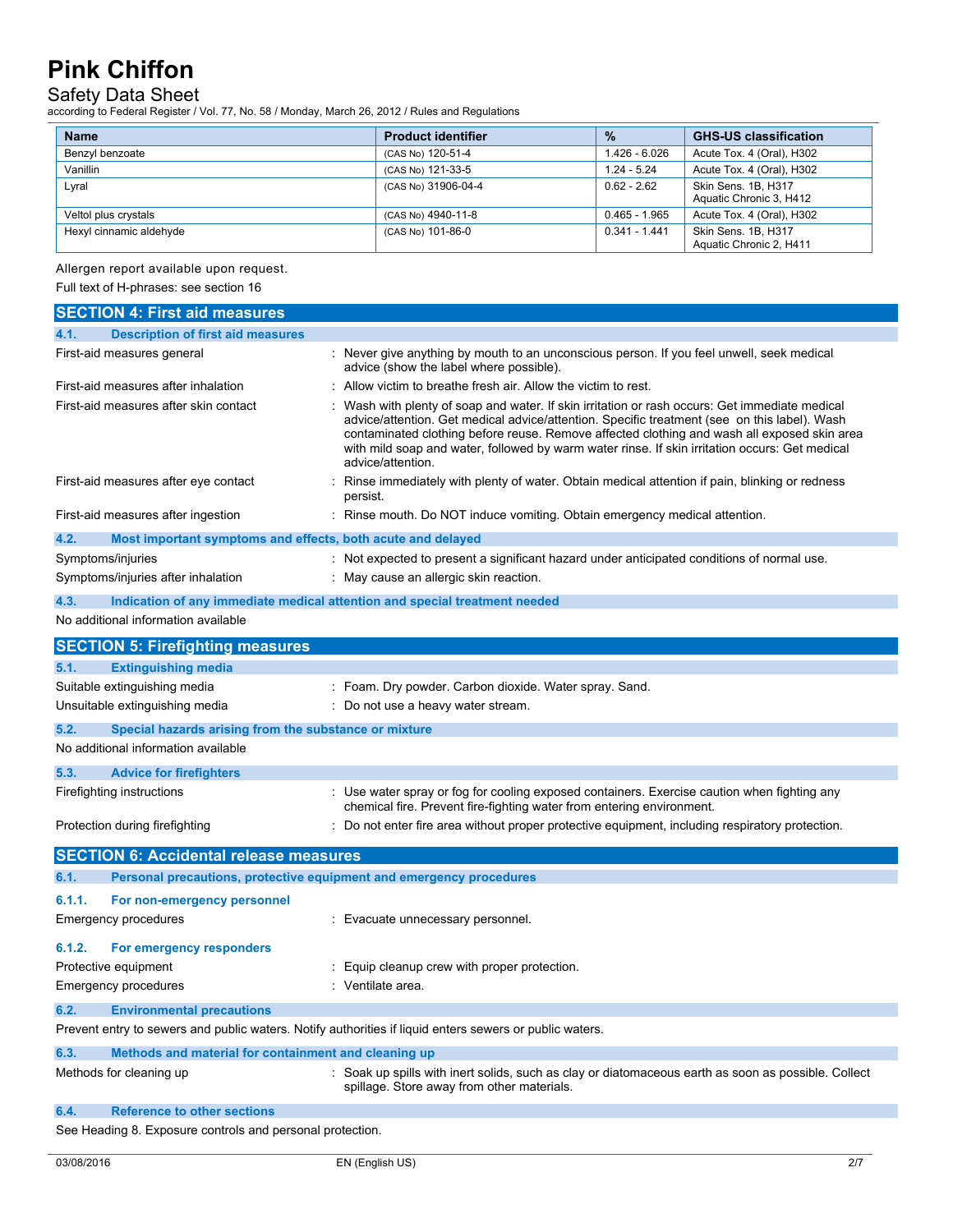## Safety Data Sheet

according to Federal Register / Vol. 77, No. 58 / Monday, March 26, 2012 / Rules and Regulations

| <b>SECTION 7: Handling and storage</b>                                      |                                                                                                                                                                                                                                                      |  |  |  |
|-----------------------------------------------------------------------------|------------------------------------------------------------------------------------------------------------------------------------------------------------------------------------------------------------------------------------------------------|--|--|--|
| 7.1.<br><b>Precautions for safe handling</b>                                |                                                                                                                                                                                                                                                      |  |  |  |
| Precautions for safe handling                                               | : Avoid breathing fume, mist, spray. Wash hands and other exposed areas with mild soap and<br>water before eating, drinking or smoking and when leaving work. Provide good ventilation in<br>process area to prevent formation of vapor.             |  |  |  |
| Hygiene measures                                                            | : Contaminated work clothing should not be allowed out of the workplace. Wash contaminated<br>clothing before reuse.                                                                                                                                 |  |  |  |
| 7.2.<br><b>Conditions for safe storage, including any incompatibilities</b> |                                                                                                                                                                                                                                                      |  |  |  |
| Storage conditions                                                          | $\therefore$ Keep only in the original container in a cool, well ventilated place away from $\therefore$ Keep away from<br>heat, hot surfaces, sparks, open flames and other ignition sources. No smoking. Keep<br>container closed when not in use. |  |  |  |
| Incompatible products                                                       | : Strong bases. Strong acids.                                                                                                                                                                                                                        |  |  |  |
| Incompatible materials                                                      | : Sources of ignition. Direct sunlight.                                                                                                                                                                                                              |  |  |  |
| Storage temperature                                                         | : 25 °C                                                                                                                                                                                                                                              |  |  |  |
| Storage area                                                                | : Store in a well-ventilated place. Store away from heat.                                                                                                                                                                                            |  |  |  |
| Special rules on packaging                                                  | : Store in a closed container.                                                                                                                                                                                                                       |  |  |  |
| Packaging materials                                                         | : Do not store in corrodable metal.                                                                                                                                                                                                                  |  |  |  |
| <b>Specific end use(s)</b><br>7.3.                                          |                                                                                                                                                                                                                                                      |  |  |  |

No additional information available

# **SECTION 8: Exposure controls/personal protection**

### **8.1. Control parameters**

No additional information available

| 8.2.            | <b>Exposure controls</b>      |                                   |
|-----------------|-------------------------------|-----------------------------------|
|                 | Personal protective equipment | : Avoid all unnecessary exposure. |
| Hand protection |                               | Maar protective aloves            |

| Hand protection        | : Wear protective gloves.                |
|------------------------|------------------------------------------|
| Eye protection         | : Chemical goggles or safety glasses.    |
| Respiratory protection | : Wear appropriate mask.                 |
| Other information      | : Do not eat, drink or smoke during use. |
|                        |                                          |

| <b>SECTION 9: Physical and chemical properties</b>            |                      |     |
|---------------------------------------------------------------|----------------------|-----|
| 9.1.<br>Information on basic physical and chemical properties |                      |     |
| Physical state                                                | : Liquid             |     |
| Color                                                         | : light yellow amber |     |
| Odor                                                          | : Citrus fruits      |     |
| Odor threshold                                                | : No data available  |     |
| pH                                                            | : No data available  |     |
| Relative evaporation rate (butyl acetate=1)                   | : No data available  |     |
| Melting point                                                 | : No data available  |     |
| Freezing point                                                | : No data available  |     |
| Boiling point                                                 | : No data available  |     |
| Flash point                                                   | : $>90^{\circ}$ C    |     |
| Auto-ignition temperature                                     | : No data available  |     |
| Decomposition temperature                                     | : No data available  |     |
| Flammability (solid, gas)                                     | : No data available  |     |
| Vapor pressure                                                | : No data available  |     |
| Relative vapor density at 20 °C                               | : No data available  |     |
| Relative density                                              | : No data available  |     |
| Solubility                                                    | : No data available  |     |
| Log Pow                                                       | : No data available  |     |
| Log Kow                                                       | : No data available  |     |
| Viscosity, kinematic                                          | : No data available  |     |
| 03/08/2016                                                    | EN (English US)      | 3/7 |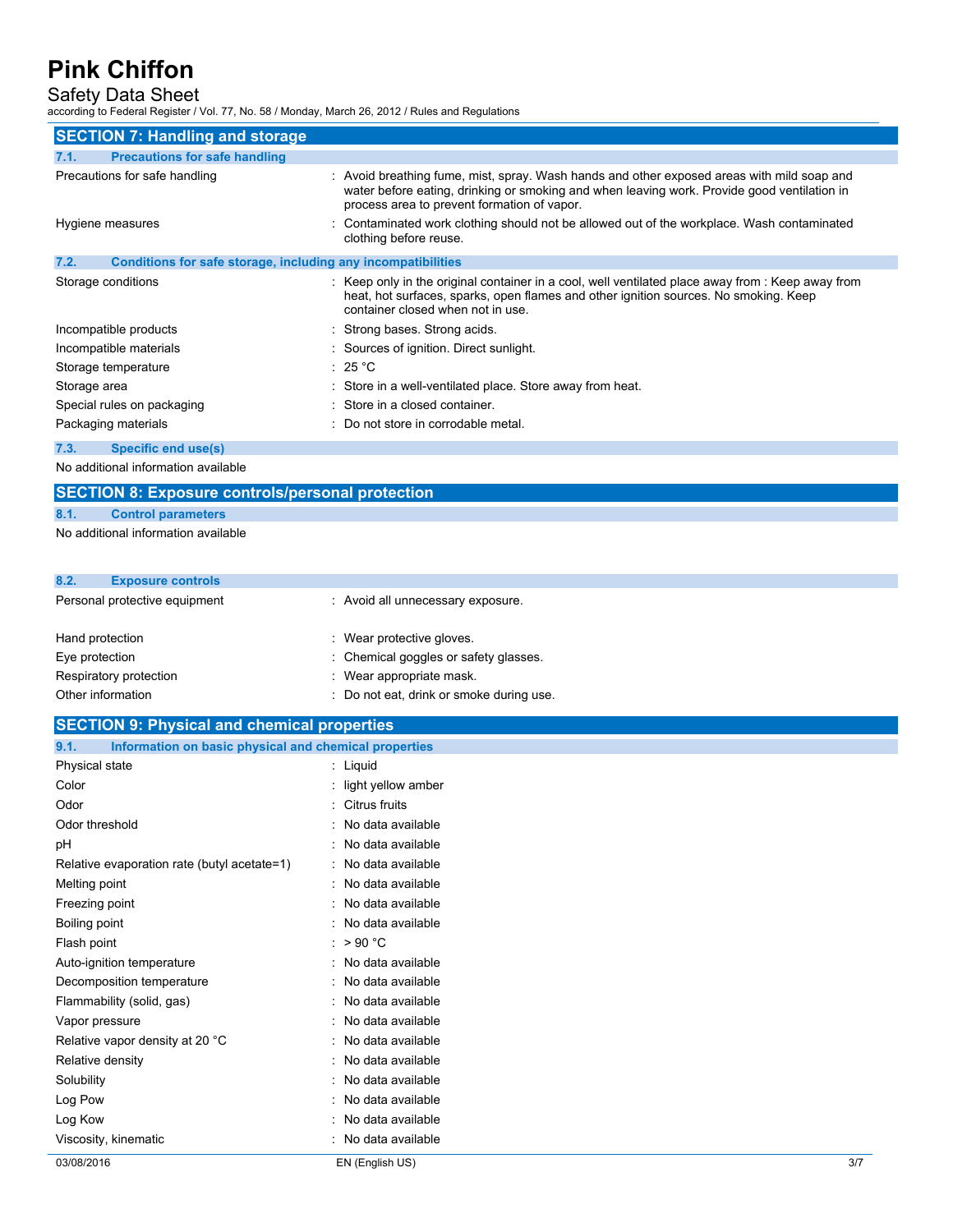## Safety Data Sheet

according to Federal Register / Vol. 77, No. 58 / Monday, March 26, 2012 / Rules and Regulations

| iccording to Federal Register / Vol. 77, NO. 007 Monday, March 20, 2012 / Rules and Regulations |                                                                     |
|-------------------------------------------------------------------------------------------------|---------------------------------------------------------------------|
| Viscosity, dynamic                                                                              | : No data available                                                 |
| <b>Explosive properties</b>                                                                     | : No data available                                                 |
| Oxidizing properties                                                                            | : No data available                                                 |
| <b>Explosion limits</b>                                                                         | : No data available                                                 |
| <b>Other information</b><br>9.2.                                                                |                                                                     |
| No additional information available                                                             |                                                                     |
| <b>SECTION 10: Stability and reactivity</b>                                                     |                                                                     |
| 10.1.<br><b>Reactivity</b>                                                                      |                                                                     |
| No additional information available                                                             |                                                                     |
| 10.2.<br><b>Chemical stability</b>                                                              |                                                                     |
| Not established.                                                                                |                                                                     |
| 10.3.<br><b>Possibility of hazardous reactions</b>                                              |                                                                     |
| Not established.                                                                                |                                                                     |
| 10.4.<br><b>Conditions to avoid</b>                                                             |                                                                     |
| Direct sunlight. Extremely high or low temperatures.                                            |                                                                     |
| 10.5.<br><b>Incompatible materials</b>                                                          |                                                                     |
| Strong acids. Strong bases.                                                                     |                                                                     |
| <b>Hazardous decomposition products</b><br>10.6.                                                |                                                                     |
| fume. Carbon monoxide. Carbon dioxide.                                                          |                                                                     |
|                                                                                                 |                                                                     |
| <b>SECTION 11: Toxicological information</b>                                                    |                                                                     |
| Information on toxicological effects<br>11.1.                                                   |                                                                     |
|                                                                                                 | : Not classified                                                    |
| Acute toxicity                                                                                  |                                                                     |
| <b>Pink Chiffon</b><br>Skin corrosion/irritation                                                | : Not classified                                                    |
| Serious eye damage/irritation                                                                   | : Not classified                                                    |
| Respiratory or skin sensitization                                                               | May cause an allergic skin reaction.                                |
| Germ cell mutagenicity                                                                          | : Not classified                                                    |
| Carcinogenicity                                                                                 | : Not classified                                                    |
| <b>Pink Chiffon</b>                                                                             |                                                                     |
| Reproductive toxicity                                                                           | : Not classified                                                    |
| Specific target organ toxicity (single exposure)                                                | : Not classified                                                    |
| <b>Pink Chiffon</b>                                                                             |                                                                     |
| Specific target organ toxicity (repeated                                                        | : Not classified                                                    |
| exposure)                                                                                       |                                                                     |
| Aspiration hazard                                                                               | : Not classified                                                    |
| Potential Adverse human health effects and<br>symptoms                                          | : Based on available data, the classification criteria are not met. |
| Symptoms/injuries after inhalation                                                              | : May cause an allergic skin reaction.                              |
|                                                                                                 |                                                                     |
| <b>SECTION 12: Ecological information</b>                                                       |                                                                     |
| 12.1.<br><b>Toxicity</b>                                                                        |                                                                     |
| No additional information available                                                             |                                                                     |
| 12.2.<br><b>Persistence and degradability</b>                                                   |                                                                     |
| <b>Pink Chiffon</b>                                                                             |                                                                     |
| Persistence and degradability                                                                   | Not established.                                                    |
| 12.3.<br><b>Bioaccumulative potential</b>                                                       |                                                                     |
| <b>Pink Chiffon</b>                                                                             |                                                                     |
| Bioaccumulative potential                                                                       | Not established.                                                    |
|                                                                                                 |                                                                     |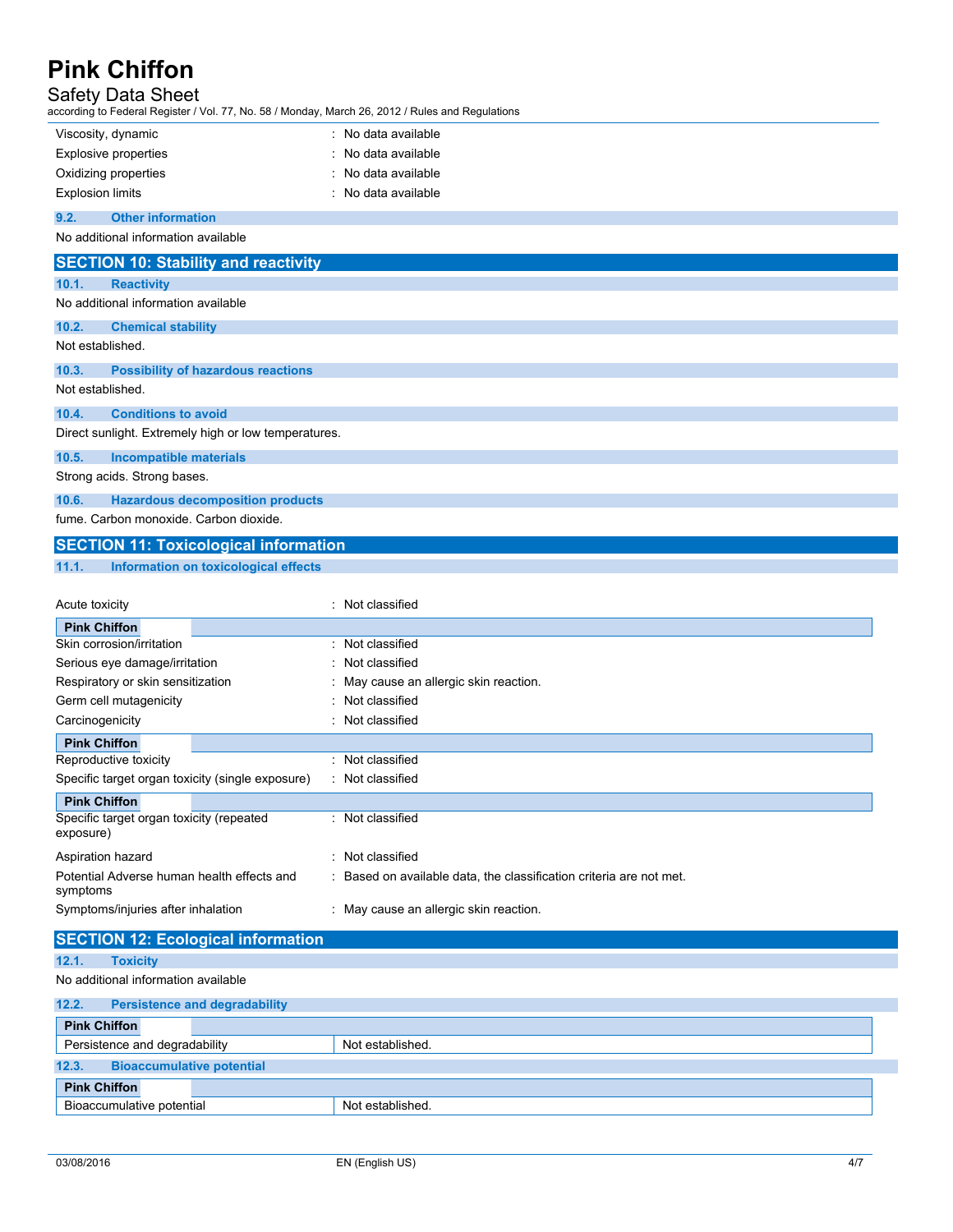## Safety Data Sheet

according to Federal Register / Vol. 77, No. 58 / Monday, March 26, 2012 / Rules and Regulations

| 12.4.             | <b>Mobility in soil</b>                                        |   |                                                                                                                                                                    |
|-------------------|----------------------------------------------------------------|---|--------------------------------------------------------------------------------------------------------------------------------------------------------------------|
|                   | No additional information available                            |   |                                                                                                                                                                    |
| 12.5.             | <b>Other adverse effects</b>                                   |   |                                                                                                                                                                    |
|                   | Effect on ozone layer                                          | ÷ |                                                                                                                                                                    |
|                   | Effect on the global warming                                   |   | : No known ecological damage caused by this product.                                                                                                               |
| Other information |                                                                |   | : Avoid release to the environment.                                                                                                                                |
|                   | <b>SECTION 13: Disposal considerations</b>                     |   |                                                                                                                                                                    |
| 13.1.             | <b>Waste treatment methods</b>                                 |   |                                                                                                                                                                    |
|                   | Waste disposal recommendations                                 |   | : Dispose of contents/container in accordance with local/national laws and regulations. Dispose<br>in a safe manner in accordance with local/national regulations. |
|                   | Ecology - waste materials                                      |   | : Avoid release to the environment.                                                                                                                                |
|                   | <b>SECTION 14: Transport information</b>                       |   |                                                                                                                                                                    |
|                   | In accordance with DOT                                         |   |                                                                                                                                                                    |
|                   | Not regulated for transport                                    |   |                                                                                                                                                                    |
|                   | <b>Additional information</b>                                  |   |                                                                                                                                                                    |
| Other information |                                                                |   | : No supplementary information available.                                                                                                                          |
| <b>ADR</b>        |                                                                |   |                                                                                                                                                                    |
|                   | No additional information available                            |   |                                                                                                                                                                    |
|                   | <b>Transport by sea</b><br>No additional information available |   |                                                                                                                                                                    |
| Air transport     |                                                                |   |                                                                                                                                                                    |
|                   |                                                                |   |                                                                                                                                                                    |

No additional information available

### **SECTION 15: Regulatory information**

### **15.1. US Federal regulations**

All components of this product are listed, or excluded from listing, on the United States Environmental Protection Agency Toxic Substances Control Act (TSCA) inventory.

This product or mixture does not contain a toxic chemical or chemicals in excess of the applicable de minimis concentration as specified in 40 CFR §372.38(a) subject to the reporting requirements of section 313 of Title III of the Superfund Amendments and Reauthorization Act of 1986 and 40 CFR Part 372.

### **15.2. International regulations CANADA**

| Veltol plus crystals (4940-11-8)                      |                                                                               |  |  |
|-------------------------------------------------------|-------------------------------------------------------------------------------|--|--|
| Listed on the Canadian DSL (Domestic Substances List) |                                                                               |  |  |
| Benzyl benzoate (120-51-4)                            |                                                                               |  |  |
| Listed on the Canadian DSL (Domestic Substances List) |                                                                               |  |  |
| <b>WHMIS Classification</b>                           | Class D Division 2 Subdivision B - Toxic material causing other toxic effects |  |  |
| Hexyl cinnamic aldehyde (101-86-0)                    |                                                                               |  |  |
| Listed on the Canadian DSL (Domestic Substances List) |                                                                               |  |  |
| Lyral (31906-04-4)                                    |                                                                               |  |  |
| Listed on the Canadian DSL (Domestic Substances List) |                                                                               |  |  |
| Vanillin (121-33-5)                                   |                                                                               |  |  |
| Listed on the Canadian DSL (Domestic Substances List) |                                                                               |  |  |
| <b>CU Demulations</b>                                 |                                                                               |  |  |

#### **EU-Regulations**

### **Veltol plus crystals (4940-11-8)**

Listed on the EEC inventory EINECS (European Inventory of Existing Commercial Chemical Substances)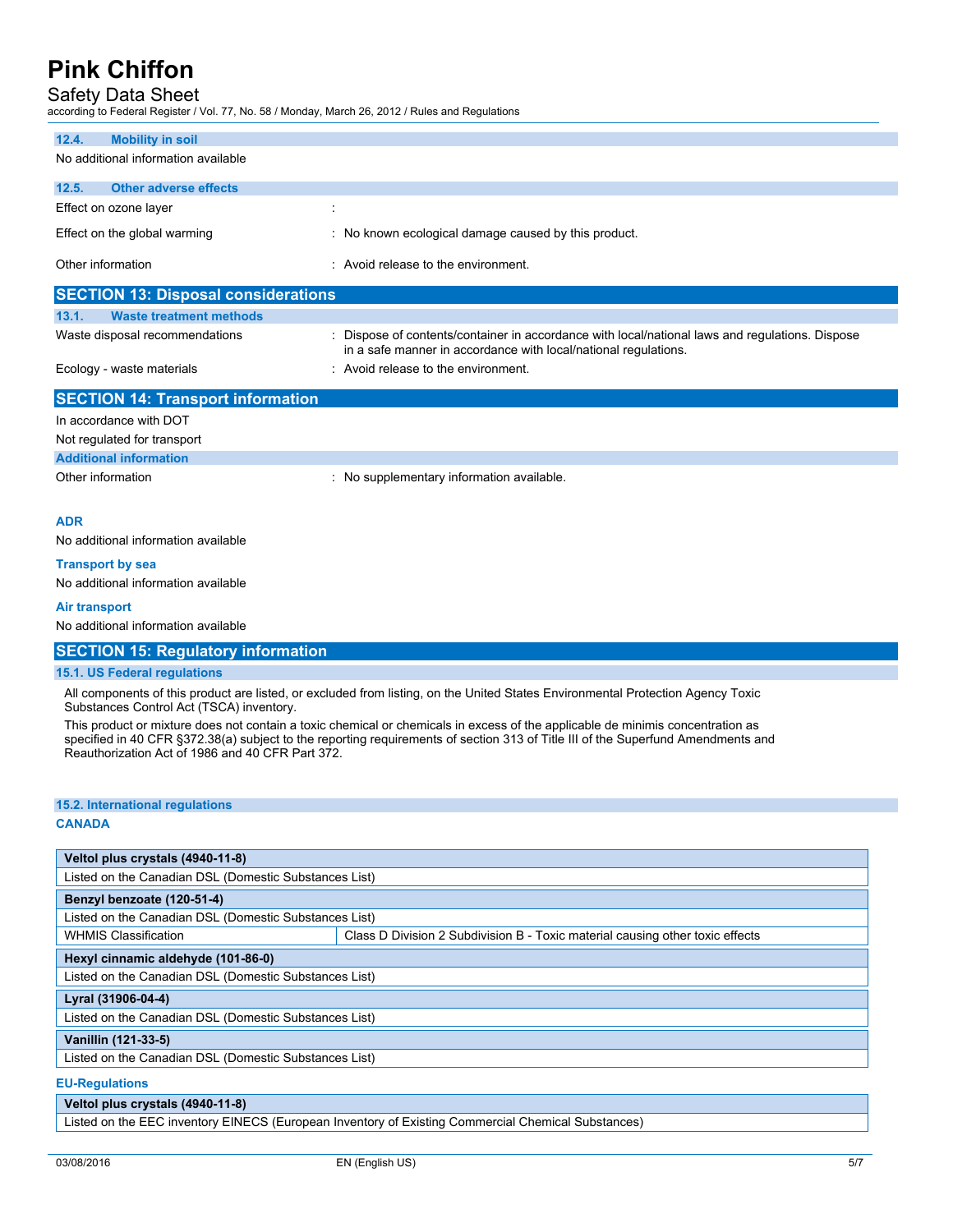### Safety Data Sheet

according to Federal Register / Vol. 77, No. 58 / Monday, March 26, 2012 / Rules and Regulations

### **Benzyl benzoate (120-51-4)**

Listed on the EEC inventory EINECS (European Inventory of Existing Commercial Chemical Substances)

### **Hexyl cinnamic aldehyde (101-86-0)**

Listed on the EEC inventory EINECS (European Inventory of Existing Commercial Chemical Substances)

### **Lyral (31906-04-4)**

Listed on the EEC inventory EINECS (European Inventory of Existing Commercial Chemical Substances)

### **Vanillin (121-33-5)**

Listed on the EEC inventory EINECS (European Inventory of Existing Commercial Chemical Substances)

**Classification according to Regulation (EC) No. 1272/2008 [CLP]**

#### Not determined

#### **Classification according to Directive 67/548/EEC [DSD] or 1999/45/EC [DPD]**

#### **15.2.2. National regulations**

**Veltol plus crystals (4940-11-8)** Listed on the AICS (Australian Inventory of Chemical Substances) Listed on IECSC (Inventory of Existing Chemical Substances Produced or Imported in China) Listed on the Japanese ENCS (Existing & New Chemical Substances) inventory Listed on the Korean ECL (Existing Chemicals List) Listed on NZIoC (New Zealand Inventory of Chemicals) Listed on PICCS (Philippines Inventory of Chemicals and Chemical Substances) Listed on INSQ (Mexican national Inventory of Chemical Substances) **Benzyl benzoate (120-51-4)** Listed on the AICS (Australian Inventory of Chemical Substances) Listed on IECSC (Inventory of Existing Chemical Substances Produced or Imported in China) Listed on the Japanese ENCS (Existing & New Chemical Substances) inventory Listed on the Japanese ISHL (Industrial Safety and Health Law) Listed on the Korean ECL (Existing Chemicals List) Listed on NZIoC (New Zealand Inventory of Chemicals) Listed on PICCS (Philippines Inventory of Chemicals and Chemical Substances) Listed on INSQ (Mexican national Inventory of Chemical Substances) Listed on CICR (Turkish Inventory and Control of Chemicals) **Hexyl cinnamic aldehyde (101-86-0)** Listed on the AICS (Australian Inventory of Chemical Substances) Listed on IECSC (Inventory of Existing Chemical Substances Produced or Imported in China) Listed on the Japanese ENCS (Existing & New Chemical Substances) inventory Listed on the Korean ECL (Existing Chemicals List) Listed on NZIoC (New Zealand Inventory of Chemicals) Listed on PICCS (Philippines Inventory of Chemicals and Chemical Substances) Listed on CICR (Turkish Inventory and Control of Chemicals) **Lyral (31906-04-4)** Listed on the AICS (Australian Inventory of Chemical Substances) Listed on IECSC (Inventory of Existing Chemical Substances Produced or Imported in China) Listed on the Japanese ENCS (Existing & New Chemical Substances) inventory Listed on the Korean ECL (Existing Chemicals List) Listed on NZIoC (New Zealand Inventory of Chemicals) Listed on PICCS (Philippines Inventory of Chemicals and Chemical Substances) Listed on CICR (Turkish Inventory and Control of Chemicals) **Vanillin (121-33-5)** Listed on the AICS (Australian Inventory of Chemical Substances) Listed on IECSC (Inventory of Existing Chemical Substances Produced or Imported in China) Listed on the Japanese ENCS (Existing & New Chemical Substances) inventory Listed on the Korean ECL (Existing Chemicals List) Listed on NZIoC (New Zealand Inventory of Chemicals) Listed on PICCS (Philippines Inventory of Chemicals and Chemical Substances) Listed on INSQ (Mexican national Inventory of Chemical Substances)

Listed on CICR (Turkish Inventory and Control of Chemicals)

### **15.3. US State regulations**

California Proposition 65 - This product does not contain any substances known to the state of California to cause cancer, developmental and/or reproductive harm